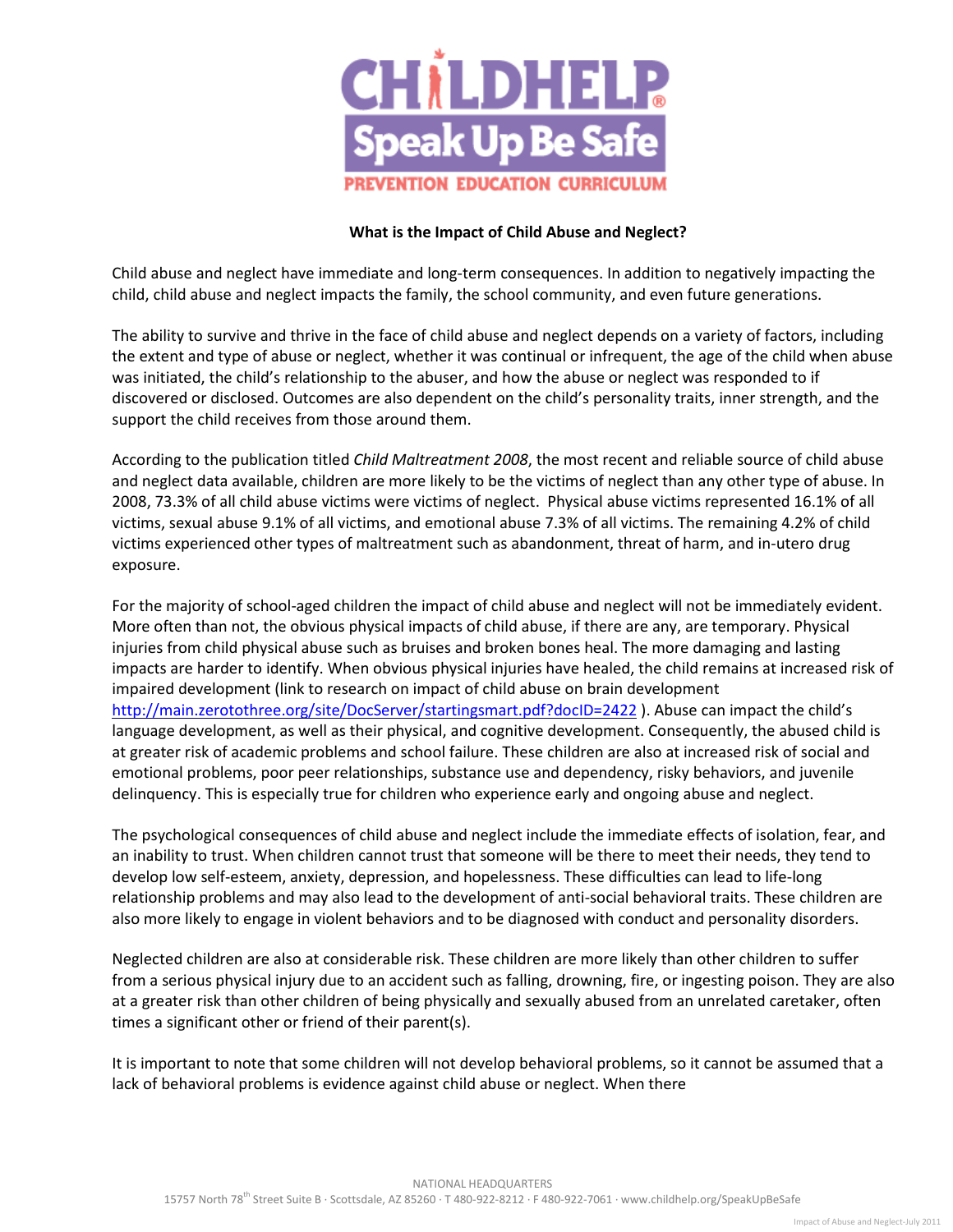are behavioral problems as a result of child abuse and neglect, they will most likely be related to difficulty following rules, being respectful, staying in their seats and keeping on-task, temper tantrums, and difficult peer relationships. As children become older they are more likely to engage in self-destructive behaviors such as stealing, truancy, smoking, cutting (self-mutilation), sexual risk-taking, and alcohol and substance use.

Increased attention is being paid to the findings of several studies on the long-term health outcomes of a large sample of people. These studies have found that early exposure to adverse childhood experiences including physical, sexual, and emotional abuse; neglect; violence; household dysfunction; parental substance abuse or mental illness; and an absent parent are strong predictors of later health problems and early mortality. These studies found that the more adverse experiences in childhood, the greater the likelihood of health and social problems as an adult, including risk taking behaviors and a shortened life-span. For more information link to the Adverse Childhood Experience (ACE) study a[t www.cdc.gov/nccdphp/ace](http://www.cdc.gov/nccdphp/ace)

Direct costs to communities include the financial costs of responding to reports of abuse and neglect, caring for children who have been removed from their homes, court and legal costs, and the costs of providing services to families involved in the child welfare system. Indirect costs to the community include increased expenditures to the educational system for special education services, increased use of health care, the costs associated with providing mental health and substance abuse treatment services to adults and juveniles, and responding to increased juvenile and adult crime.

Perhaps the most important impact of child abuse and neglect is the longer-term impact to families. When children grow up in homes where their needs are not met, and if they later become parents themselves, they often have not learned effective parenting skills. They also may lack the social skills to obtain help, and experience emotional problems that impact their ability to receive help that is offered. As adults, the victims of childhood abuse can feel hopeless, helpless, mistrustful, and often depressed. They are more likely to have substance abuse problems, experience domestic violence, and engage in criminal behaviors which complicate and compound their problems. Therefore, as adults, these children are more likely to fall into the vicious cycle of failing to meet the needs of their children. This unfortunate repetition impacts future generations, our communities, and our society as a whole. The impact of child abuse and neglect over the life cycle points to the importance of primary prevention, and the critical role that schools can play as a vehicle for child abuse prevention education directed to children and families.

## *References*

*Bonomi, A. E., Cannon, E. A., Anderson, M. L., Rivara, F. P., & Thompson, R. S. (2008). Association between selfreported health and physical and/or sexual abuse experienced before age 18. Child Abuse & Neglect, 32(7), 693- 701. doi:DOI: 10.1016/j.chiabu.2007.10.004* 

*Child Welfare Information Gateway. (2008) Long term consequences of abuse and neglect. Retrieved from http://www.childwelfare.gov/can/impact/longterm* 

*Children's Bureau, U.S. Department of Health and Human Services (2010) In Child Maltreatment 2008. Retrieved from<http://www.childwelfare.gov/can/prevalence/type.cfm>*

*Crouch, J. L., & Milner, J. S. (1993). Effects of child neglect on children. Criminal Justice and Behavior, 20(1), 49- 65. doi:10.1177/0093854893020001005* 

*Culp, R. E., Watkins, R. V., Lawrence, H., Letts, D., Kelly, D. J., & Rice, M. L. (1991). Maltreated children's language and speech development: Abused, neglected, and abused and neglected. First Language, 11(33), 377-389. doi:10.1177/014272379101103305*